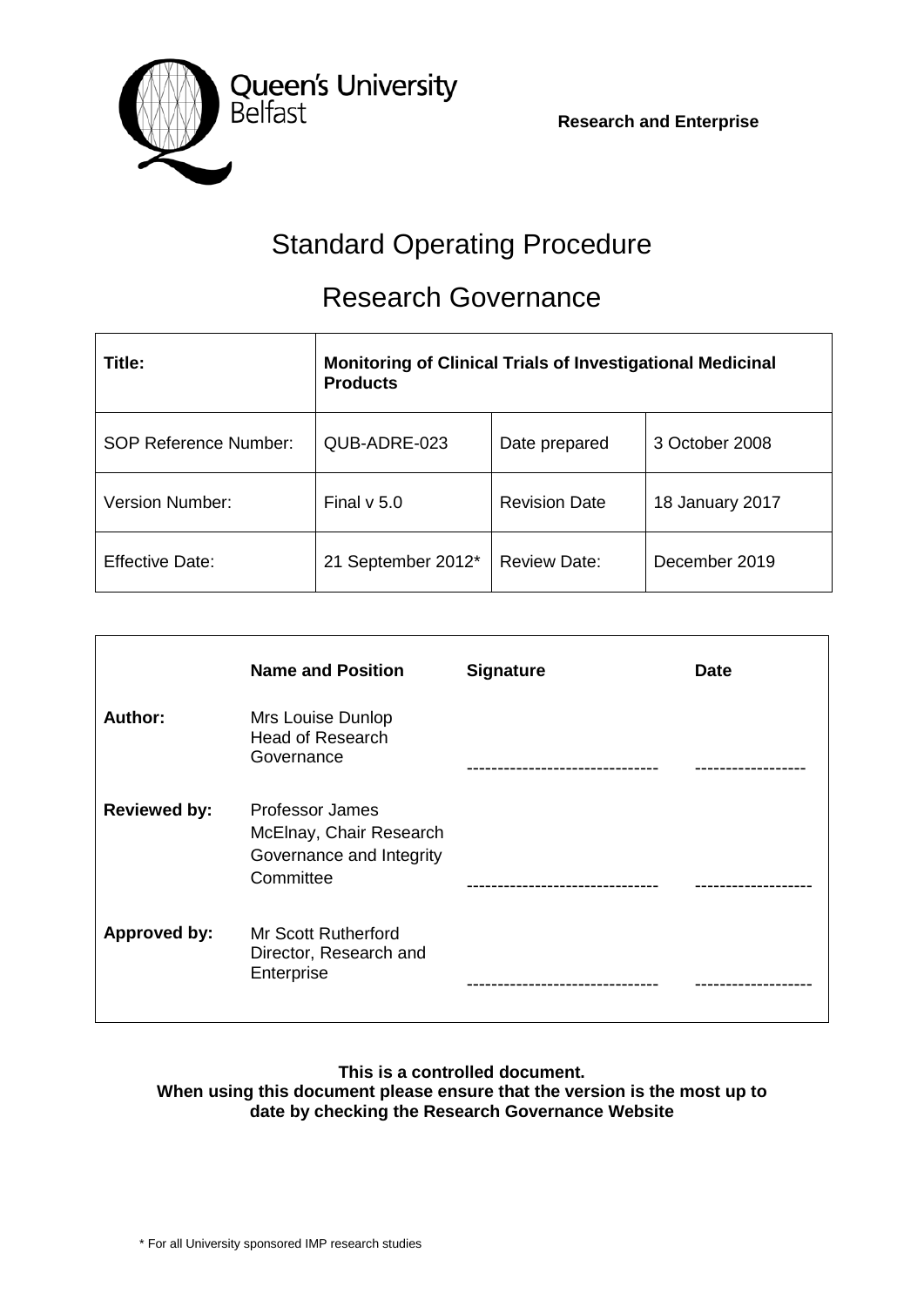## **Do not copy**

## Revision Log

| <b>Previous Version</b> | Date of             | Reason for                 | <b>New Version Number</b> |
|-------------------------|---------------------|----------------------------|---------------------------|
| number                  | Review/Modification | Review/Modification        |                           |
| Final $v$ 1.0           | 10/11/09            | <b>Annual Review</b>       | Final $v$ 1.0             |
| Final $v$ 1.0           | 10/11/10            | Annual Review/             | Final $v$ 2.0             |
|                         |                     | Update following           |                           |
|                         |                     | <b>MHRA GCP Inspection</b> |                           |
| Final $v$ 2.0           | 21/08/12            | <b>Periodic Review</b>     | Final $v$ 3.0             |
| Final $v$ 3.0           | 06/10/2014          | <b>Periodic Review</b>     | Final $v$ 4.0             |
| Final $v$ 4.0           | 18/01/2017          | <b>Periodic Review</b>     | Final $v$ 5.0             |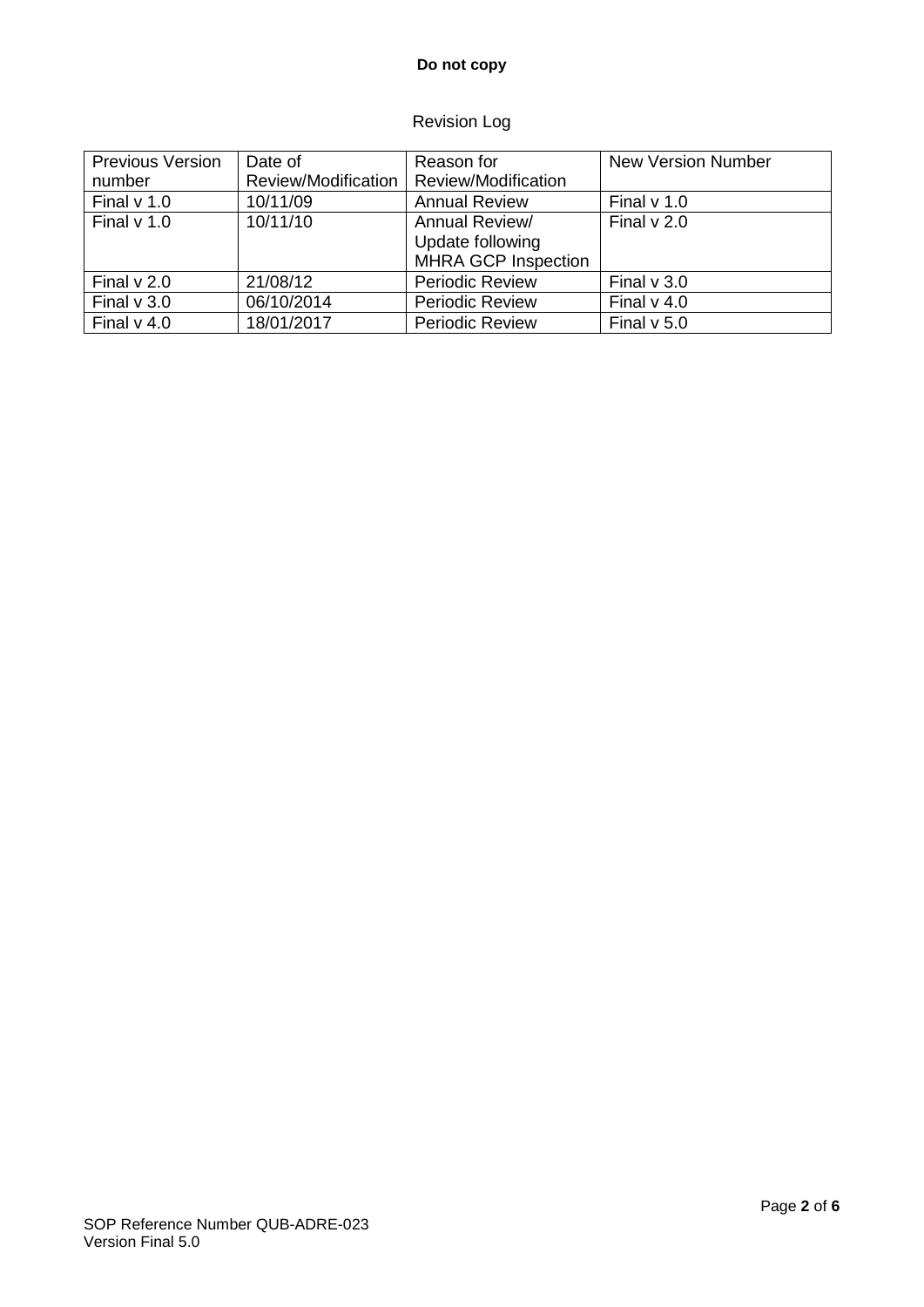## **1. Purpose**

This Standard Operating Procedure (SOP) provides guidance for the monitoring of clinical trials that are solely sponsored by the University.

#### **2. Introduction**

The International Conference on Harmonisation (ICH) Guidelines for Good Clinical Practice (GCP) define monitoring as "the act of overseeing the progress of a clinical trial, and of ensuring that it is conducted, recorded, and reported in accordance with the protocol, Standard Operating Procedures (SOPs), Good Clinical Practice (GCP), and the applicable regulatory requirement(s)."

The purpose of trial monitoring is to verify that:

- 1. "The rights and well-being of human subjects are protected;
- 2. The reported trial data are accurate, complete and verifiable from source documents;
- 3. The conduct of the trial is in compliance with the currently approved protocol/ amendment(s), with GCP, and with the applicable regulatory requirement(s)." (ICH-GCP 5.18.1).

#### **3. Scope**

This SOP applies to all studies where the University is acting in the capacity of Sponsor. It applies to all members of University staff; both academic and support staff as defined by Statute 1, including honorary staff and students.

#### **4. Responsibilities**

#### **4.1 Chief Investigator (CI)**

The CI is responsible for the day-to-day monitoring of a trial. This would include the following, that:

- Data collected are consistent with, and in adherence to, the trial protocol;
- Case Report Forms (CRFs) are only being completed by authorised persons;
- No key data are missing;
- Review of recruitment rates, withdrawals and losses to follow-up (overall and by clinical site).

#### **4.2 Site Principal Investigator (SPI)**

In the event of a multi-centred clinical trial, the SPI is responsible for the day-to-day monitoring of a trial, as outlined for the CI in 4.1.

#### **4.3 Sponsor**

The Sponsor must ensure that clinical trials are adequately monitored and will determine at the outset the extent and nature of the monitoring activity. Where a trial is cosponsored with a Health and Social Care Trust, the co-sponsorship agreement will detail which organisation has lead responsibility for this process and the Memorandum of Understanding for Research Governance shall be adhered to.

#### **5. Procedure**

#### **5.1 Extent and Nature of Monitoring**

The decision regarding the extent and nature of monitoring a clinical trial should be in proportion to the objective, purpose, design, complexity, blinding, size and endpoints of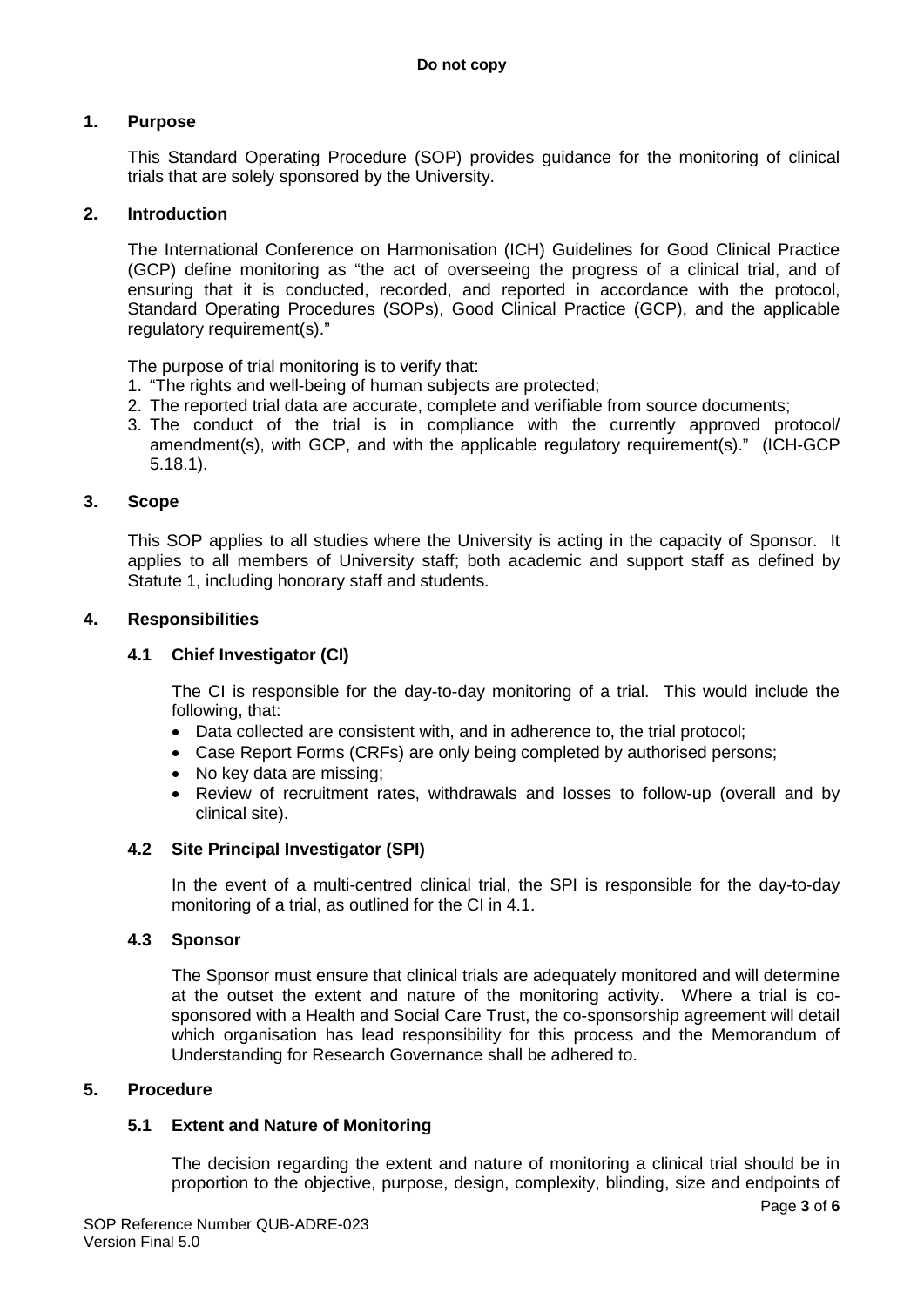the trial. It must also be determined prior to the trial commencing. The clinical trial risk assessment can be used to determine the intensity and focus of monitoring activity, whilst the trial design can be used to inform the methods to be used for monitoring.

In general there is a need for on-site monitoring, before, during, and after a trial. However, in exceptional circumstances, such as some low risk clinical trials, the sponsor in conjunction with the CI may determine that central monitoring in conjunction with procedures such as investigators' training and meetings, and extensive written guidance can assure appropriate conduct of the trial in accordance with GCP.

#### **5.2 Oversight Committees**

There are a variety of approaches that can be employed to monitor a trial. The procedures chosen should be determined at an early stage and reflect the complexity and risk involved in the trial. The potential approaches include:

#### 5.2.1 Trial Management Group

This Group is established to monitor all aspects of the conduct and progress of the trial and it should include those persons with responsibility for the daily management of the trial. Its purpose is to ensure adherence to the protocol and take any actions necessary to safeguard trial participants. The need for a Trial Management Group and the membership should reflect the complexity and size of the trial, though it may include the Chief Investigator (CI), research nurse, data manager, statistician, trial manager and data manager.

#### 5.2.2 Trial Steering Committee

It is recommended that a Trial Steering Committee (TSC) is established for larger, multi-centred trials as they will provide overall supervision of the trial and ensure that it is being conducted in accordance with the principles of Good Clinical Practice and in accordance with the legislative framework and relevant University Regulations. A TSC may include members who are independent of the investigators, and in particular it may have an independent chairperson.

A TSC should monitor the trial's progress e.g. recruitment, data and ensure adherence to the protocol. Decisions about the continuation or termination of the trial or substantial amendments to the protocol are usually the responsibility of the TSC.

#### 5.2.3 Data Monitoring Committee

A Data Monitoring Committee (DMC) is established to review the accruing trial data and to assess whether there are any safety issues that should be brought to participants' attention, or any reasons why the trial should not continue. The DMC should be independent of both the investigators and the funder/sponsor and should be the only group that has access to unblinded data.

## 5.2.4 Coordinating Centre

Daily monitoring is carried out by those responsible for running a trial.

#### 5.2.5 Central Monitoring

Centralised procedures can be used to confirm patient eligibility, to corroborate the existence of the patient and to determine the outcome. Examples of this might include the collection of pathology reports to substantiate a diagnosis, collection of an imaging investigation, central assessment of the results of an investigation, such as a x-ray or scan.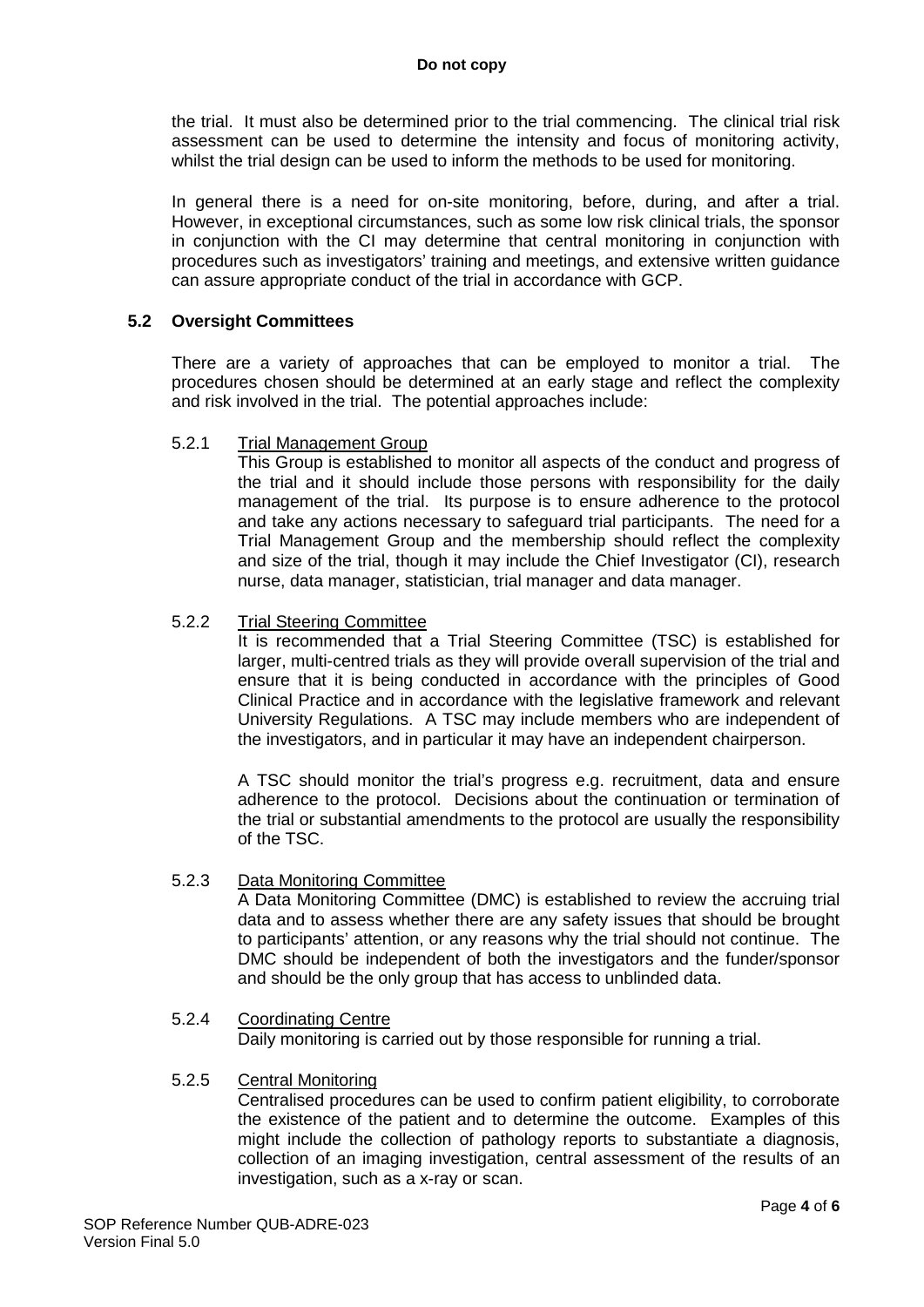## 5.2.6 On-site monitoring

Arrangements for site visiting may vary from routine visits to all sites, visits to a random selection of sites or visits targeted at less experienced sites or those for which the central monitoring procedures suggest possible problems. On-site visits also provide an opportunity, *vis-a-viz*, to educate staff, ensure they have the relevant documentation and check that they are adhering to the protocol.

### **5.3 Selection and Qualification of Monitors**

Following the clinical trial risk assessment and the establishment of an appropriate trial monitoring oversight committee (e.g. Trial Management Group, Trial Steering Committee or Data Monitoring Committee), monitors should be appointed. It is the responsibility of the Sponsor/lead Sponsor review and approve the monitoring plan. Where monitoring is being undertaken by a third party the sponsor must conduct due diligence on the parties contracted to complete the monitoring for the trial.

## **5.4 Monitor's Responsibilities**

The Monitor(s) in accordance with the sponsor's requirements must ensure that the trial is conducted and documented properly by carrying out the following activities when relevant and necessary to the trial and the trial site, through:

The verification of:

- Investigators qualifications and resources;
- Investigational products in respect of storage, supply, dispensing, control, documentation and disposal;
- Adherence to the protocol and subsequent amendments;
- Written, informed consent was obtained, prior to the subject's participation;
- Only eligible subjects are enrolled;
- Source document and other trial records are accurate, complete, kept up-to-date and maintained;
- Investigator provides all the required reports, notifications, applications, and submissions, and that these documents are accurate, complete, timely, legible, dated and identify the trial.

Ensuring that:

- Investigators and trial staff are adequately informed about the trial;
- Investigators receive the current Investigator's Brochure, all documents, all trial supplies needed to conduct the trial properly and to comply with the applicable regulatory requirements;
- Subject recruitment is reported;
- Checking the accuracy and completeness of the CRFs, source documents and other trial-related records against each other;
- Informing the investigator of any CRF entry error, omission, or illegibility;
- Determining whether all adverse events (AEs) are appropriately reported within the required time periods;
- Determining whether the investigator is maintaining the essential documents;
- Communicating deviations from the protocol, SOPs, GCP, and the applicable regulatory requirements to the investigator and taking appropriate action designed to prevent recurrence of the detected deviations.

#### **5.5 Monitoring Procedures**